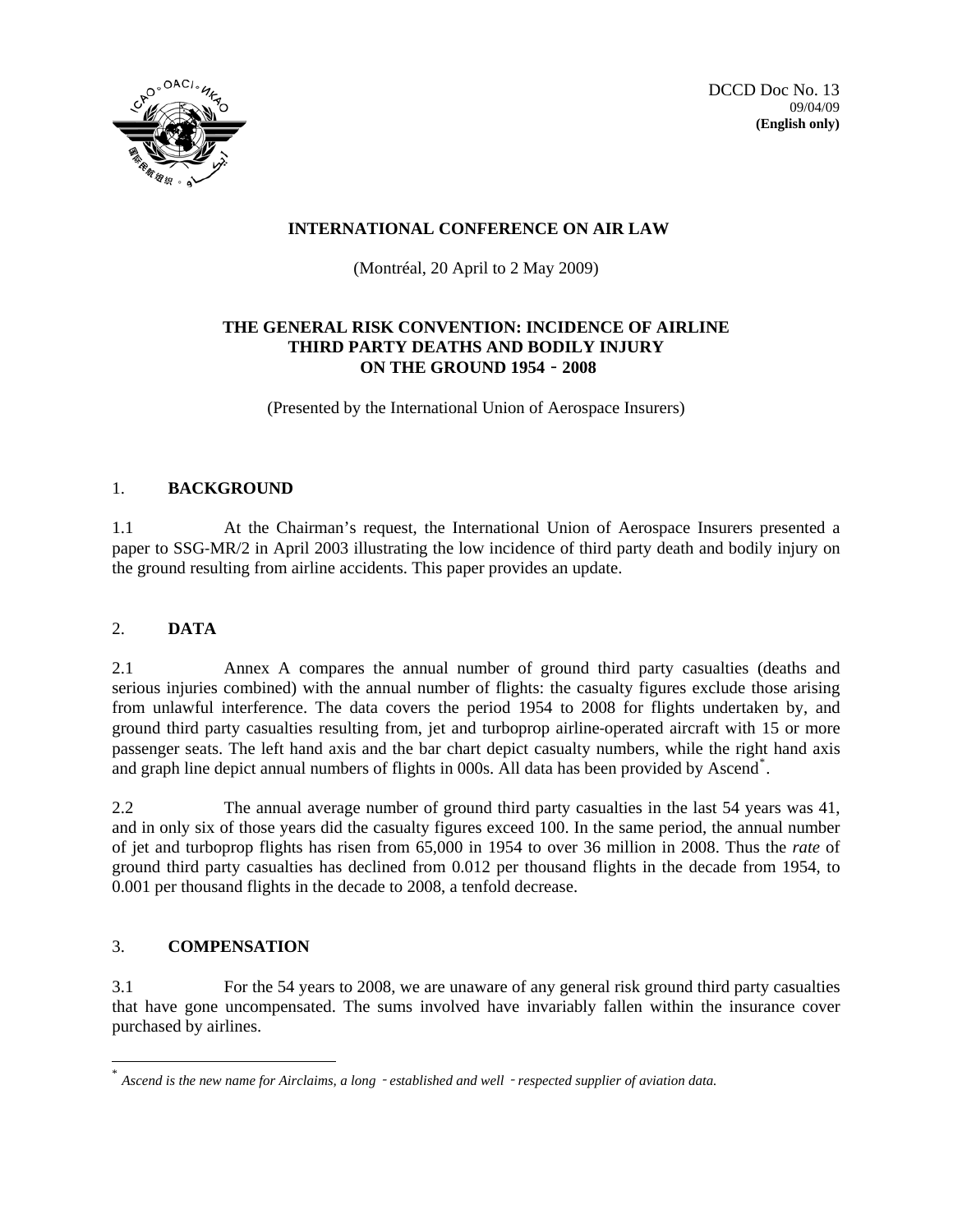### 4. **CONCLUSION**

4.1 The incidence of ground third party casualties is historically low and the *rate* has fallen steeply. At the same time, casualties have always been fully compensated. This suggests that adequate insurance cover is available and that airlines are buying it in sufficient amounts. In other words, the market is functioning as it should and to no party's disadvantage.

 $\longrightarrow$  —  $\longrightarrow$  — — — — —